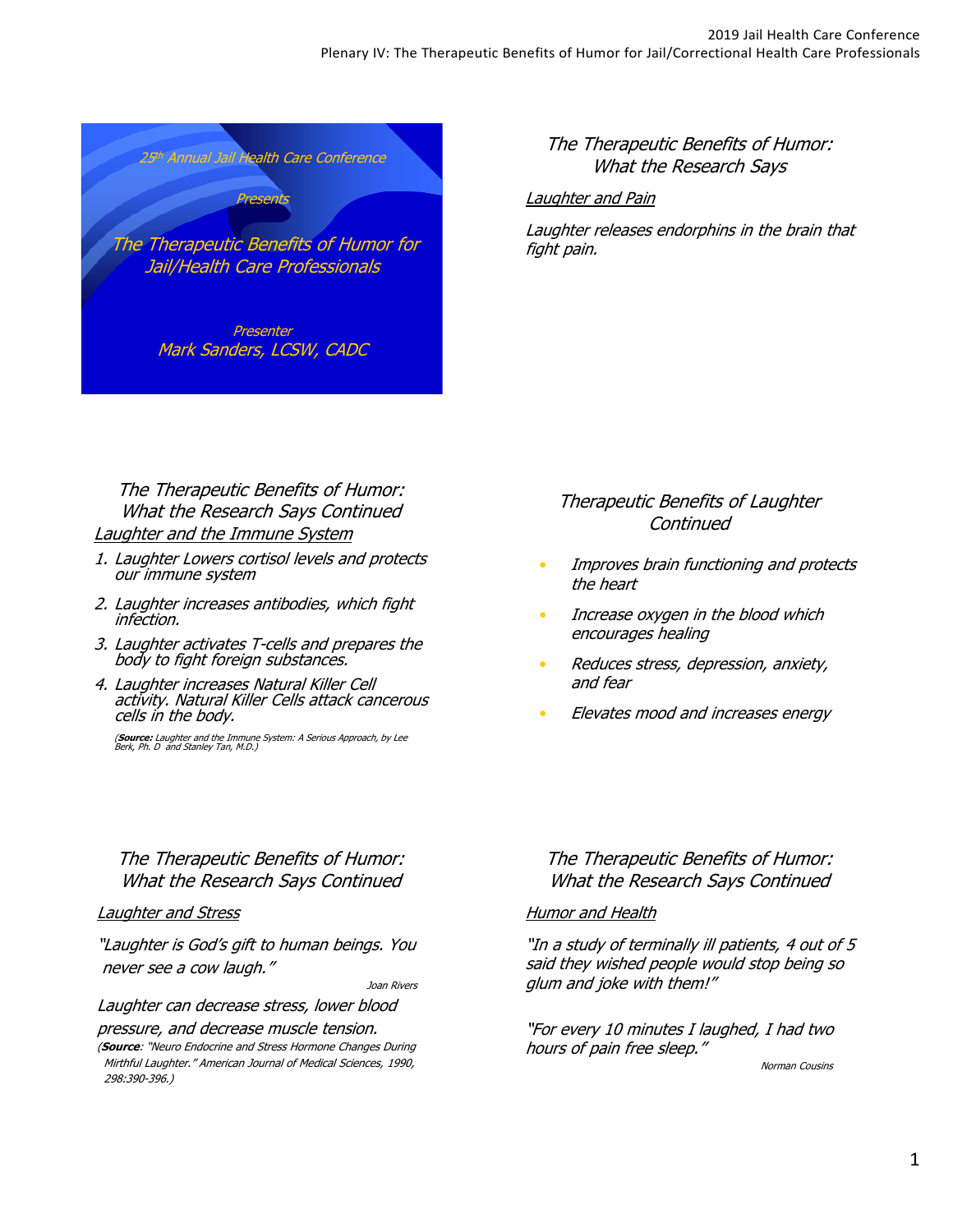## The Therapeutic Benefits of Humor: What the Research Says Continued

1. Studies of cultures where people often live the longest indicates that high esteem for old people and humor are key ingredients of longevity.

(**Source**: Longevity: Fulfilling Our Biological Potential, by Kenneth Pelletier)

## The Therapeutic Benefits of Humor: What the Research Says Continued

2. Laughter gives the lungs a workout. When we laugh heartily, we take in six times more oxygen than when we are talking.

#### The Therapeutic Benefits of Humor: What the Research Says Continued

3. When we laugh, the heart pumps more, increasing blood circulation. According to Dr. Fry, 20 seconds of hearty laughter gives the heart the same exercise as 3 minutes of rowing.

The Therapeutic Benefits of Humor: What the Research Says Continued

4. People who laugh a lot have higher levels of immunoglobulin-A in their throats and nasal passages and come down with fewer colds than people who seldom laugh. One study found that new mothers who laughed a lot had fewer upper respiratory infections, and their babies did, too.

(**Source**: Humor Works, by John Morreall, Ph. D.)

Laughter as Prevention of Burnout and Compassion Fatigue

#### Stages of Burnout

- 1. Honeymoon
- 2. Stagnation (Reality sets in)
- 3. Frustration
- 4. Apathy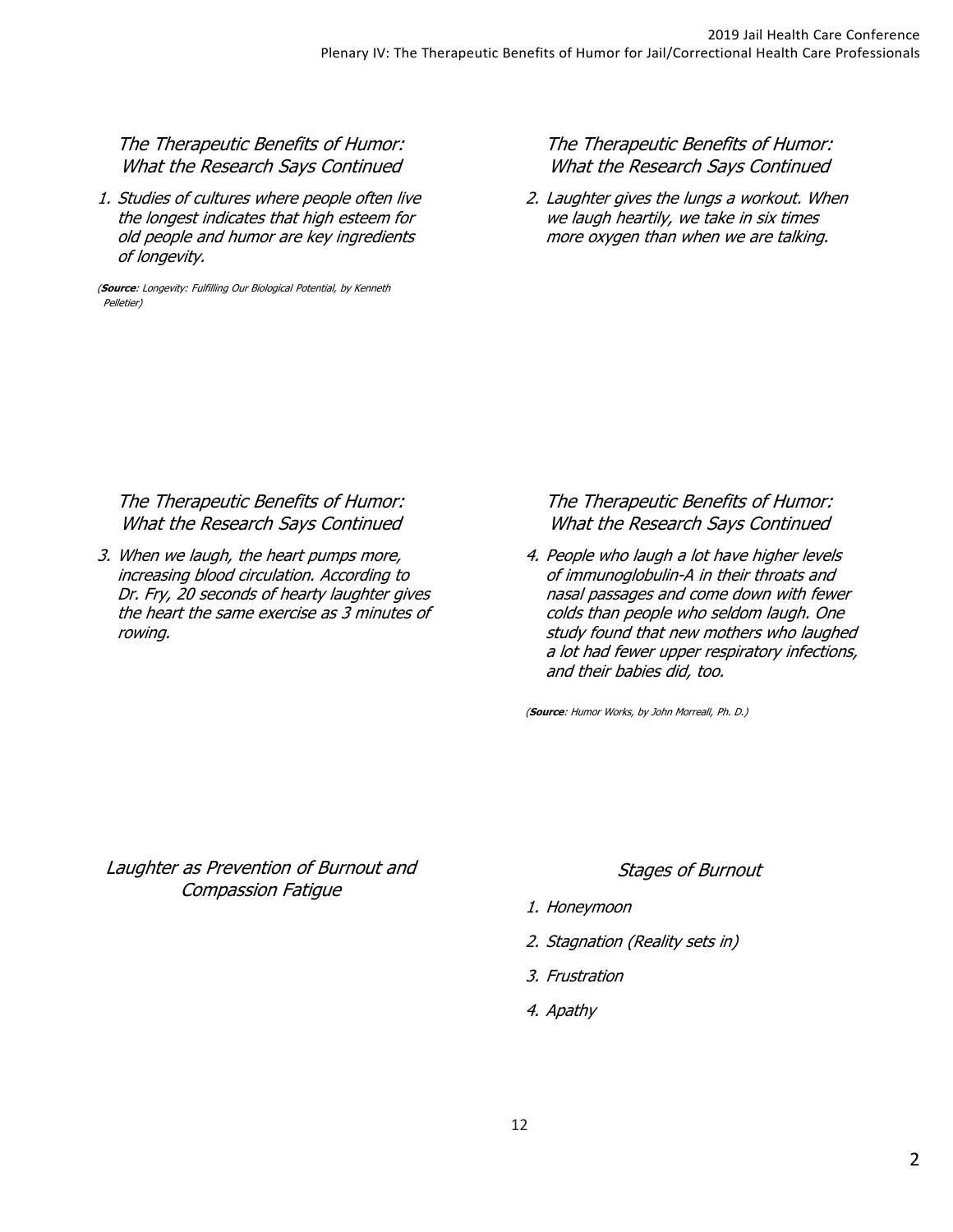## Compassion Fatigue

1. The stress of caring too much

Compassion fatigue differs from burnout in that burnout is caused by organizational stress and feeling ineffective and compassion fatigue is caused by caring.

## Compassion Fatigue Continued

- 2. Emotional residue as a result of working with those who suffer
- 3. Secondary trauma Secondary PTSD

## Compassion Fatigue Signs

Loss of energy Loss of hope Loss of enthusiasm Loss of the ideal Spiritual distress – "Where is God?" A shift in one's world view

Are you more vulnerable to burnout which is caused by organizational stress and feeling ineffective or compassion fatigue which is caused by caring?

What are some things you do to prevent burnout and compassion fatigue?

# Laughter and Mental Health Laughter and Mental Health Continued

1. Humor raises endorphine levels in the brain and reduces emotional pain.

(**Source**: Margaret Caudell, M.D., Ph.D., Mind Body Clinic – Boston)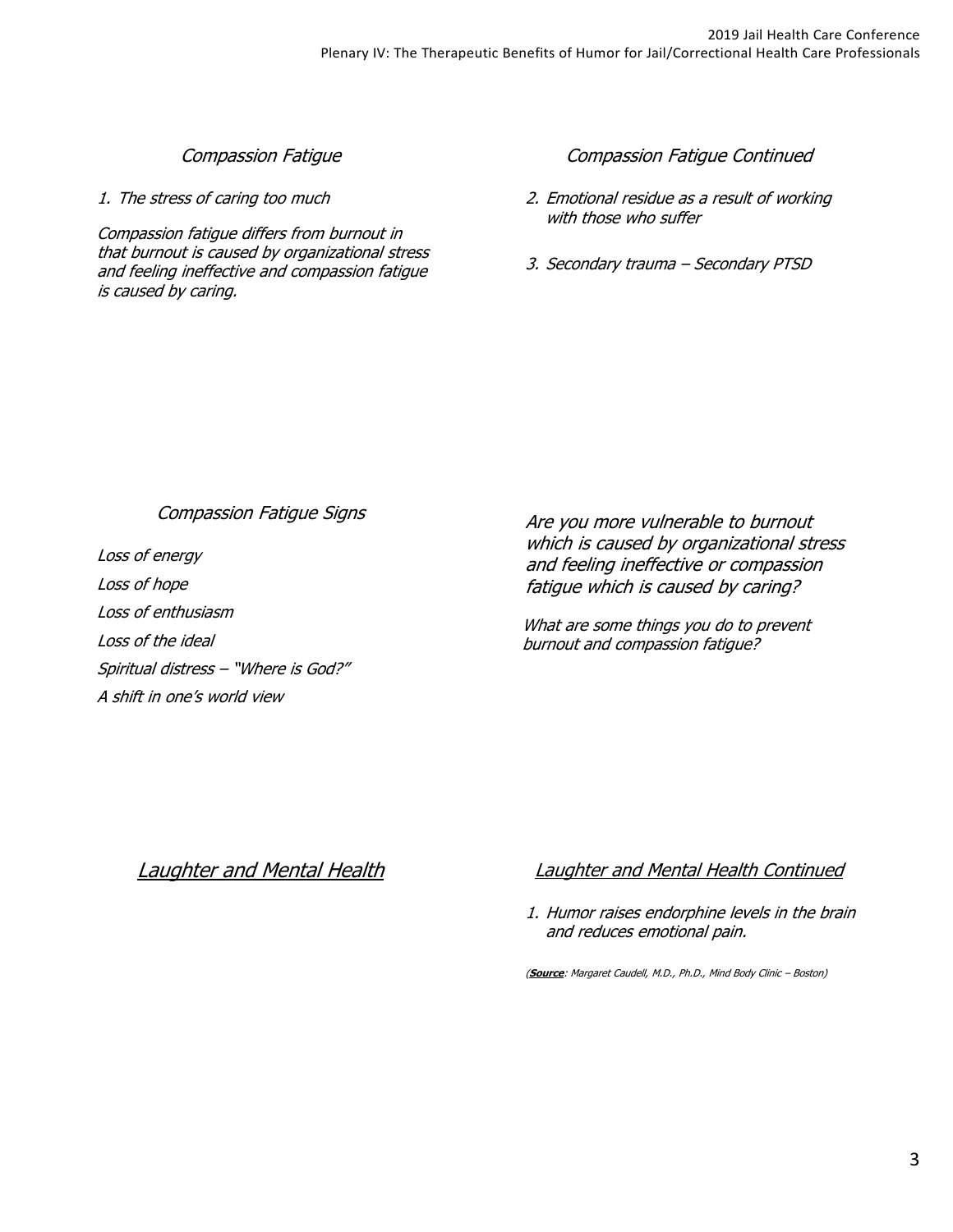## Laughter and Mental Health Continued

2. It is also believed that humor activates neurochemicals in the brain, such as dopamine, and thus acts as an antidepressant.

## Laughter and Mental Health Continued

3. The emergence of a sense of humor is one of the signs of mental health and progress in therapy.

(**Source**: The Handbook of Humor, by Krieger)

## Counselor Humor

"A sign that you enjoy life is a good sense of humor."

Vanessa Williams Church

"A good sense of humor is one aspect of selfactualization."

Abraham Maslow

## The Therapeutic Benefits of Humor in **Counseling**

A goal of counseling is to help clients feel better and act differently. Many models of counseling attempt to reach this goal by interventions that focus on one of four areas: feelings; behavior; thinking; and biochemistry. Humor can affect changes in all four of these areas.

## The Therapeutic Benefits of Humor in Counseling Continued

- 1. It is the great equalizer.
- 2. It brings the idealized counselor back to life.
- 3. It can decrease resistance.
- 4. It can decrease cross-cultural tension.

# The Therapeutic Benefits of Humor in Counseling Continued

- 5. It can facilitate bonding between counselors and clients.
- 6. It can facilitate self-disclosure by creating a friendly environment.
- 7. It can allow some relief from pain.
- 8. It can allow client to change how they perceive a situation.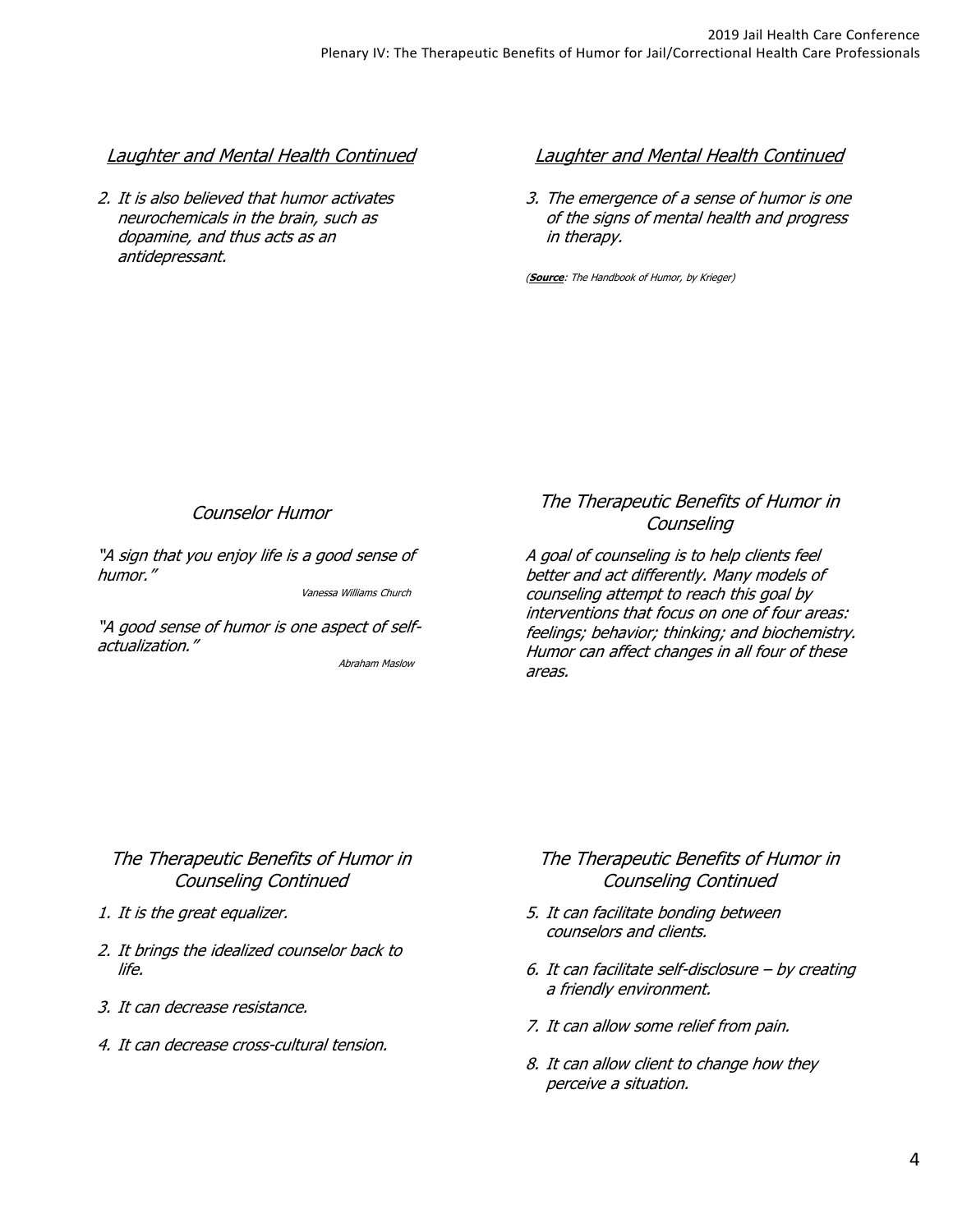## The Therapeutic Benefits of Humor in Counseling Continued

- 9. It can ease some of the anxiety caused by taboo subjects
- 10. It can provide insight.
- 11. It can decrease stress and anxiety.
- 12. It can make the therapeutic hour seem quicker.

# Benefits of Laughter in Therapy **Continued**

- 13. Increases client talking and eye contact
- 14. Decreases client stigma
- 15. Helps client cope with loss and illness
- 16. Laughter is contagious. It facilitates bonding in group therapy
- 17. Laughter improves marriage and partnerships

"Someone asked me why I wear my wedding ring on the wrong hand. It's because I married the wrong person."



# Utilizing Humor in Counseling With **Clients**

Many counselors agree that the best humor by counselors is thoughtfully spontaneous, well timed, and takes into consideration who the client is. The goal should be to lessen client tension, increase client comfort, and/or to help the client gain insight. The primary purpose of humor is to benefit the client.

# Utilizing Humor in Counseling With Clients Continued

## **Approaches**

- 1. Planned spontaneity
- 2. Exaggerations
- 3. Changing dialects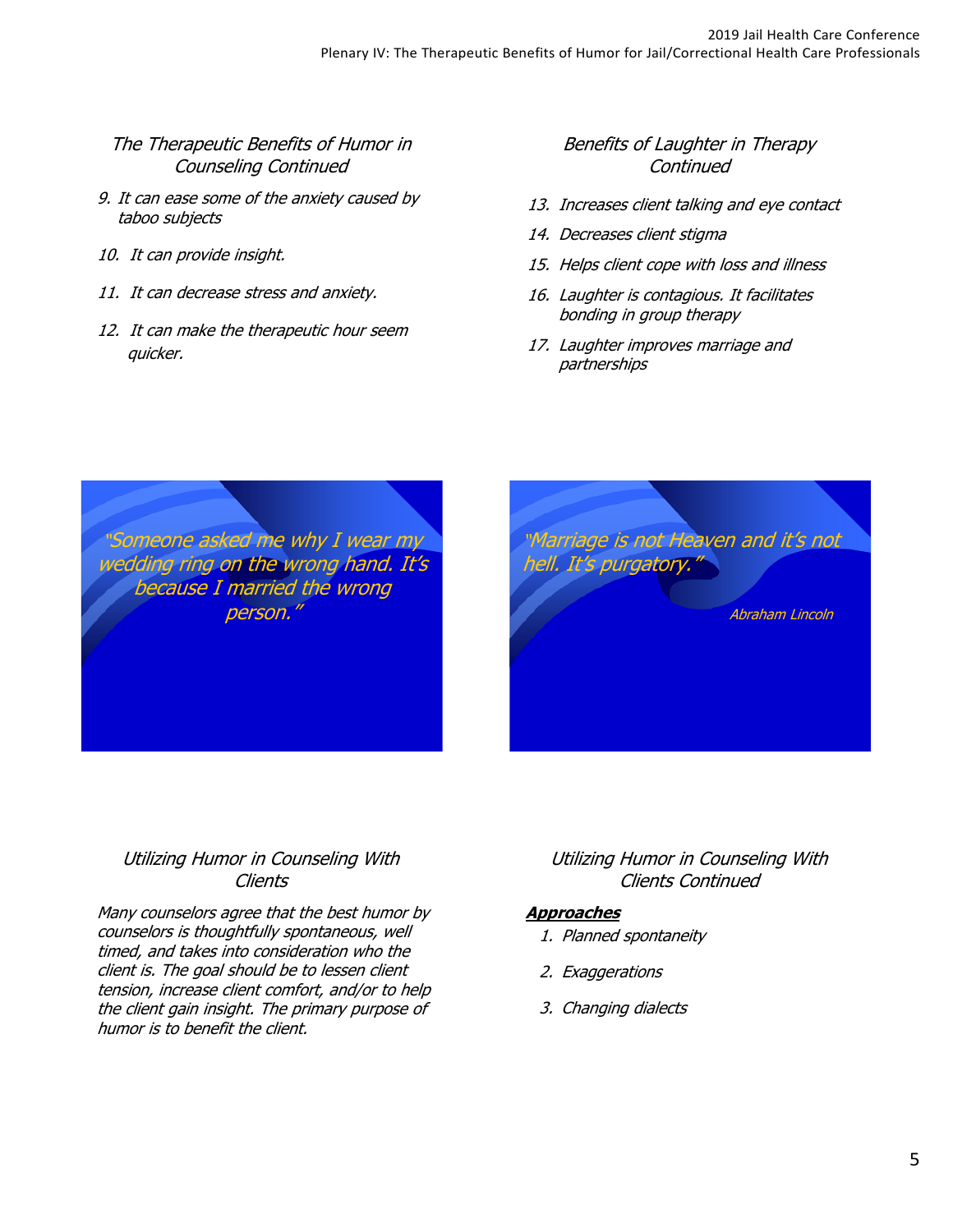## Utilizing Humor in Counseling With Clients Continued

- 4. Taking a "funny bone history"
	- A. What makes you laugh?
	- B. Do you like to tell jokes or hear jokes?
	- C. What kind of humor do you find unpleasant?
	- D. What kinds of things that make others laugh are not funny to you?
	- E. What are the funniest movies you have seen?
	- F. Who are your favorite comedians?

## Utilizing Humor in Counseling With Clients Continued

- 5. Reframes
- 6. Offering a menu
- 7. Stories
- 8. Making fun of yourself

## Utilizing Humor in Counseling With Clients Continued

- 9. The use of humor tools movie clips, cartoons, anecdotes, signs, prompts, masks
- 10. Repeating a funny punch line

### Utilizing Humor in Counseling With Clients Continued

- 11. Pointing out absurdities and illogical reasoning
- 12. The use of art
- 13. Role plays
- 14. Group activities

## Humor in Group Therapy Auction

- 1. To be president
- 2. Peace of mind
- 3. A good pair of shoes
- 4. To smoke a joint
- 5. A gold mine
- 6. To influence the education of children
- 7. A new car
- 8. To snort cocaine

Utilizing Humor in Counseling With Clients **Continued Ethics** 

#### **6 Types of Inappropriate Humor**

- 1. Laughing at the client
- 2. Cheap shots
- 3. Put downs
- 4. Sarcasm
- 5. Racist and sexist jokes
- 6. When there's not enough distance from the crisis.